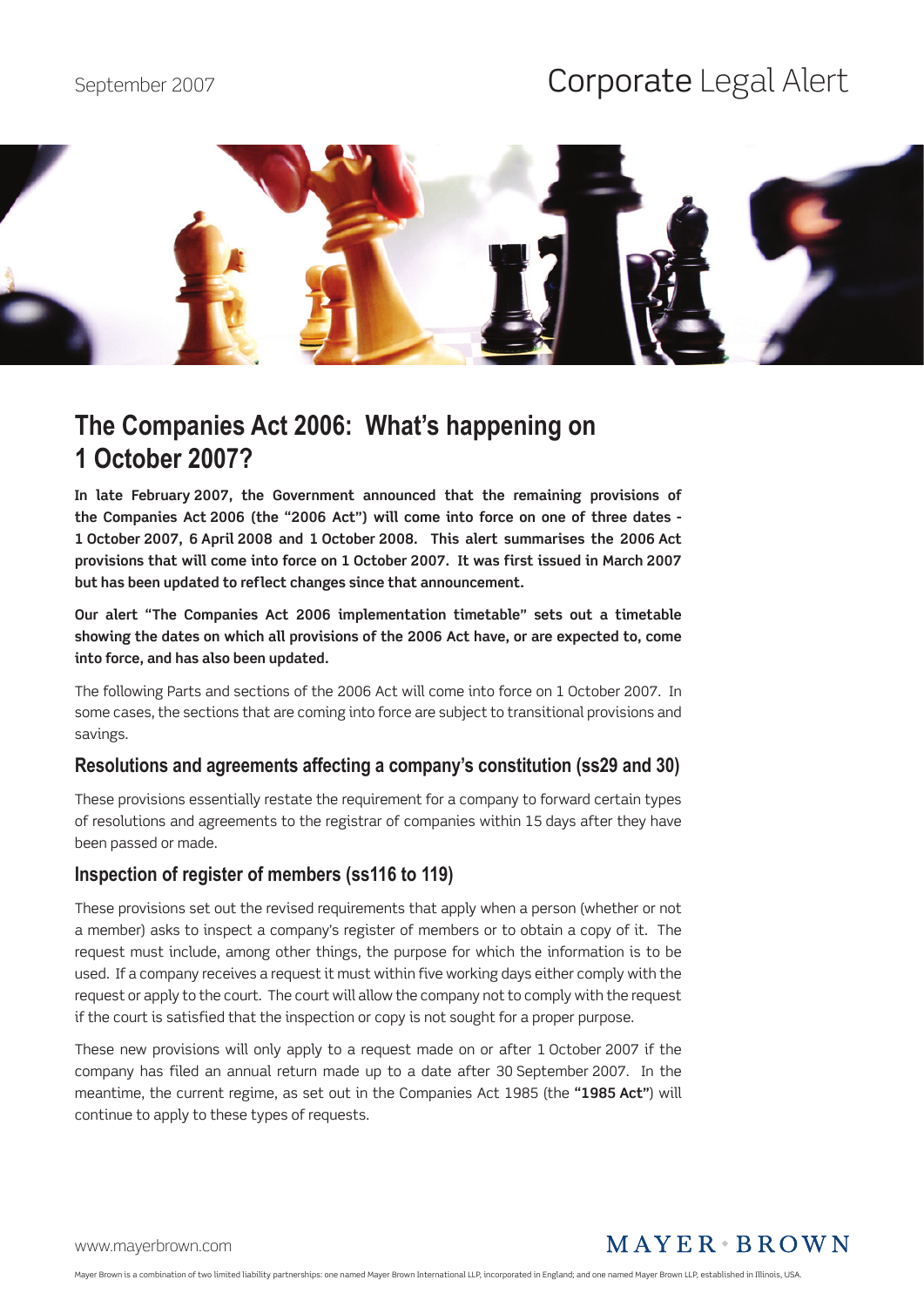## **Exercise of members' rights (Part 9)**

A new provision removes any doubt that a company can provide in its articles of association for a member to nominate one or more persons to enjoy or exercise all or specified membership rights.

Also, new provisions will enable indirect investors to receive information that a UK company whose shares are admitted to trading on a regulated market (such as the London Stock Exchange's main market but not AIM) sends to its members. A member who holds shares on another person's behalf may nominate that person to enjoy "information rights". Information rights entitle that person to receive a copy of all communications that the company sends to its members, for instance reports and accounts.

Members will be able to send nominations to companies from 1 October 2007. Companies are not required to act on a nomination before 1 January 2008 but can choose to do so, in which case, the relevant provisions of Part 9 will apply.

#### **A company's directors (Part 10)**

The new statutory statement of directors' duties will apply from 1 October 2007 but some duties, namely the duty to avoid conflicts of interests, the duty not to accept benefits from third parties and the duty to declare interests in proposed transactions or arrangements with the company, will not apply until 1 October 2008. The delay in implementation of the duties relating to conflicts is aimed at giving companies (especially those that are listed or AIM traded) more time to amend their articles to enable directors' to authorise conflicts. All companies should now be thinking about making their directors aware of the reformulated duties as well as thinking about any ramifications of these duties on board decision-making processes.

Most other aspects of Part 10 will also apply from 1 October 2007, including those relating to:

- directors' appointment and removal (although the requirement for a company to have at least one director who is a natural person and the new general rule that a director must be at least 16 years old will not apply until 1 October 2008); n
- **shifted the same of the interpolation** in the standard transactions with directors evided transactions with directors requiring members' approval, hands then service contracts; (b) substantial property transactions; (c) loans, quasi-loans and credit transactions; and (d) payments for loss of office;
- directors' service contracts; and n
- directors' liabilities and indemnities. n

The provisions aimed at protecting the disclosure of directors' residential addresses (including the provisions dealing with the register of directors) and those on directors' declarations of interests in existing transactions or arrangements will only apply from 1 October 2008.

#### **Derivative claims and proceedings by members (Part 11)**

Part 11 contains the new procedure for members of a company to bring derivative claims in the company's name against the company's directors.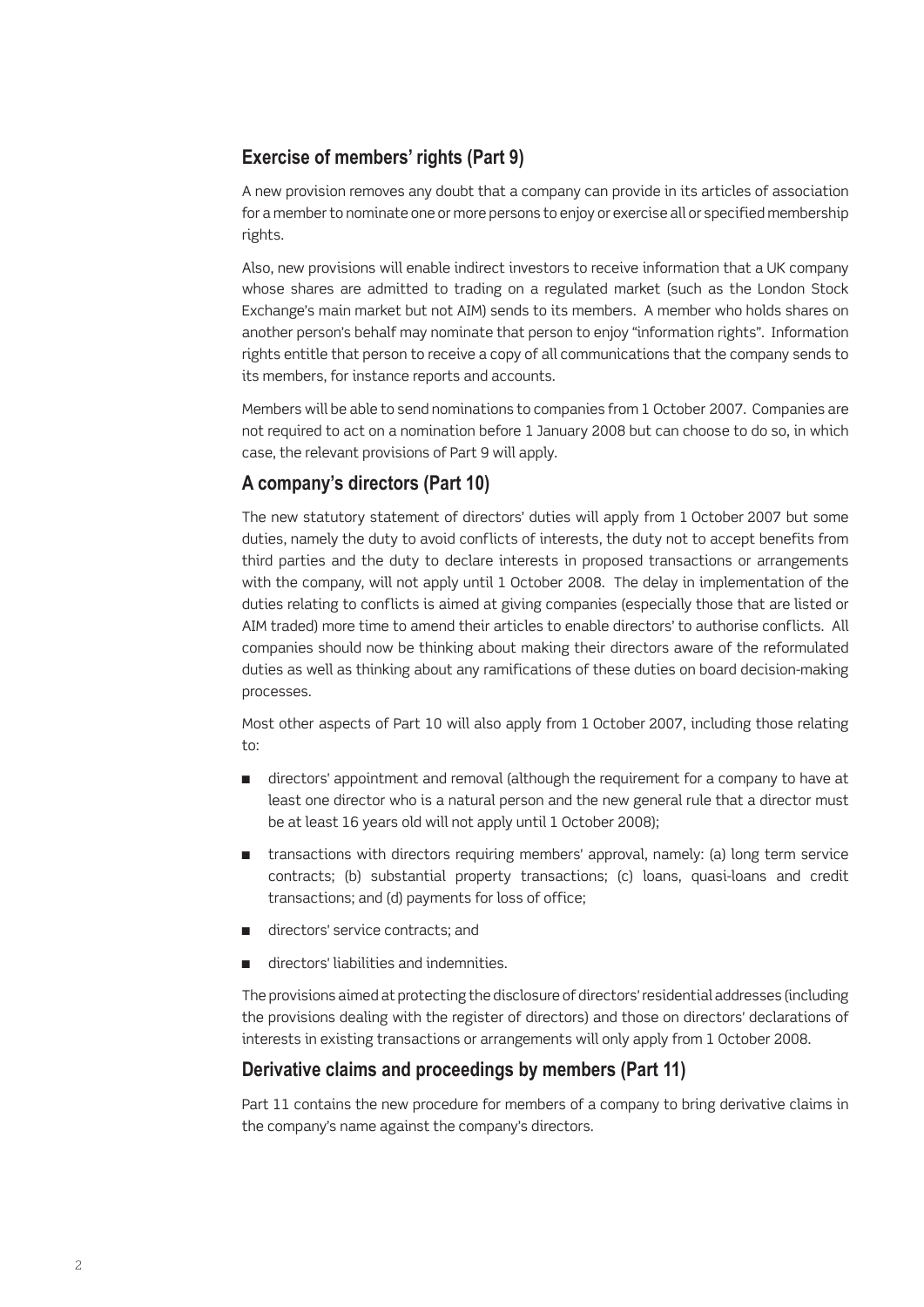## **Resolutions and meetings (Part 13) and the appointment of auditors by a private company (ss485 to 488)**

Part 13, which broadly deals with meetings and resolutions (both written resolutions and resolutions at meetings), introduces a number of changes that will affect the way private, public and quoted companies make or disclose decisions.

Private companies will no longer be required to hold an AGM (but can choose to do so); public companies must hold one within six months of their year end (down from seven months, although this change will not take effect immediately). It will be easier for private companies to pass written resolutions but public companies will no longer be able to do so. Only 14 days' notice will be needed to call a general meeting (although 21 days will be needed to call a public company's AGM). New additional requirements will apply to quoted companies (i.e. UK companies whose shares are officially listed in the UK or another EEA State or are admitted to dealing on the New York Stock Exchange or Nasdaq) relating to website publication of poll results and independent reports on polls.

Sections 485 to 488 generally restate the law on the appointment of auditors of private companies but with some limited changes.

## **Control of political donations and expenditure (Part 14)**

Part 14 generally restates, with certain modifications, the current restrictions in the 1985 Act on a company making a political donation or incurring political expenditure unless it has been authorised by a members' resolution.

Under the new rules, the definitions of political donation and political expenditure will include donations to, and expenditure in relation to, independent election candidates though those provisions will not come into force until 1 October 2008.

## **Contents of directors' report: business review (s417)**

Section 417 sets out the purpose and content of the business review section of the directors' report. For the first time, the purpose of the business review is stated, being to inform members and help them to assess how the directors have performed their statutory duty to promote the company's success. New additional content requirements will apply for a quoted company. Section 417 applies to directors' reports for financial years beginning on or after 1 October 2007.

## **Fraudulent trading (Part 29)**

Part 29 restates the criminal offence of fraudulent trading.

## **Protection of members against unfair prejudice (Part 30)**

Part 30 restates ss459 to 461 of the 1985 Act, which provide a remedy where a company's affairs are being conducted in a manner which is unfairly prejudicial to the interests of its members.